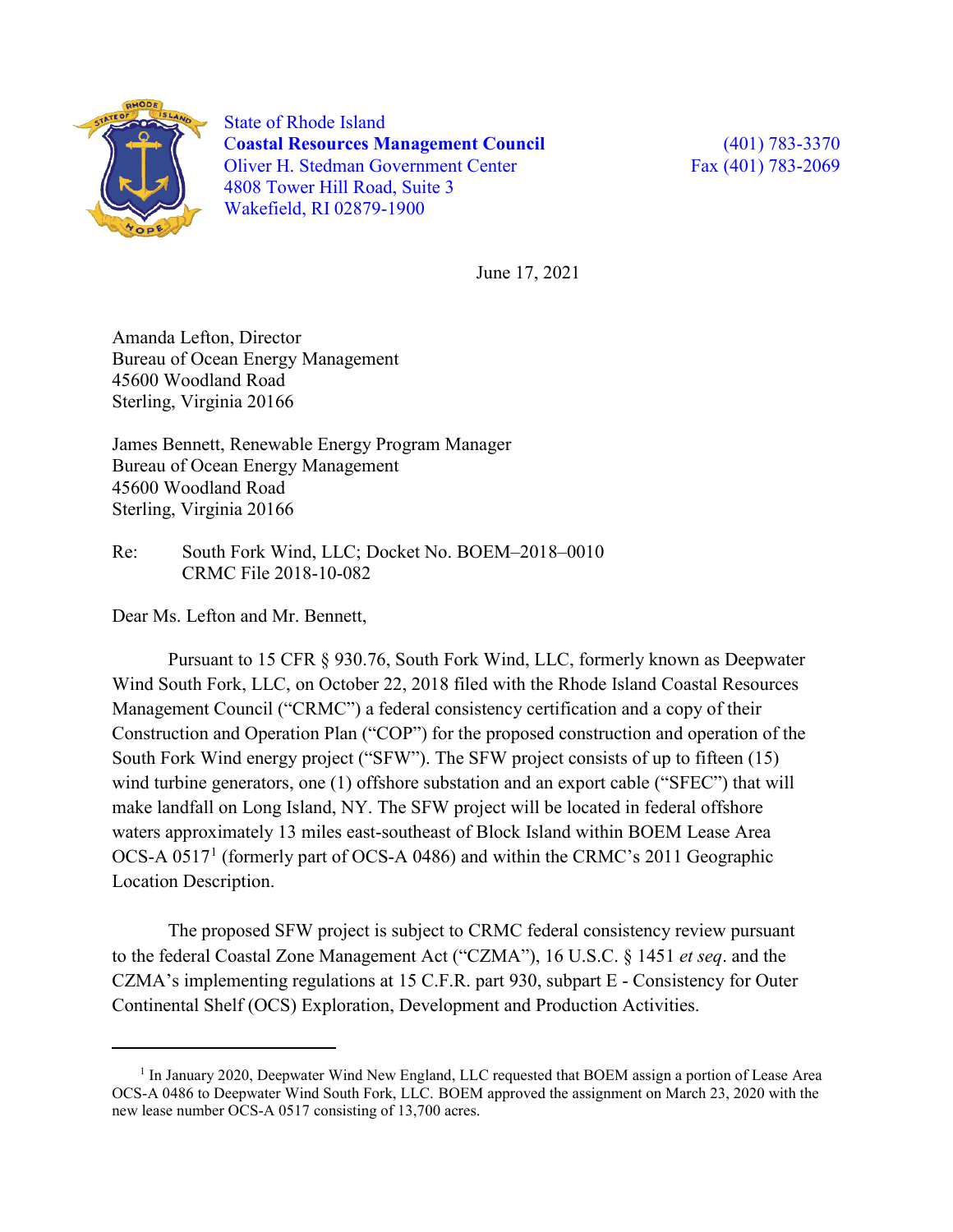CRMC and South Fork are presently memorializing an agreement related to the mitigation pursuant to CRMC enforceable policy, which mitigation was agreed to by South Fork and approved by the CRMC. Therefore, additional time is warranted to complete this agreement. Accordingly, the CRMC and South Fork Wind, LLC have mutually agreed to further stay the CRMC six-month federal consistency review period pursuant to the attached amended stay agreement executed today, June 17, 2021. **The CRMC federal consistency decision date in this matter is now due no later than July 2, 2021**.

The purpose of this letter is to notify the Bureau of Ocean Energy Management (BOEM) of this agreement as required by 15 CFR § 930.60(b). In addition, the CRMC requests BOEM not to issue a license or permit to South Fork Wind, LLC until the requirements of 15 CFR part 930 subpart E have been satisfied. The CRMC will promptly notify BOEM when it issues a federal consistency decision in this matter.

Please contact me at 401-783-3370 or email  $\frac{ivillis@crmc.ri.gov}$  should you have any questions.

Sincerely, frey M. Willis, Executive Director Coastal Resources Management Council

/lat

cc Melanie Gearon, South Fork Wind, LLC David Kaiser. NOAA Allison Castellan, NOAA Jennifer Cervenka, CRMC Chair CRMC Members Anthony DeSisto, Esq., CRMC Legal Counsel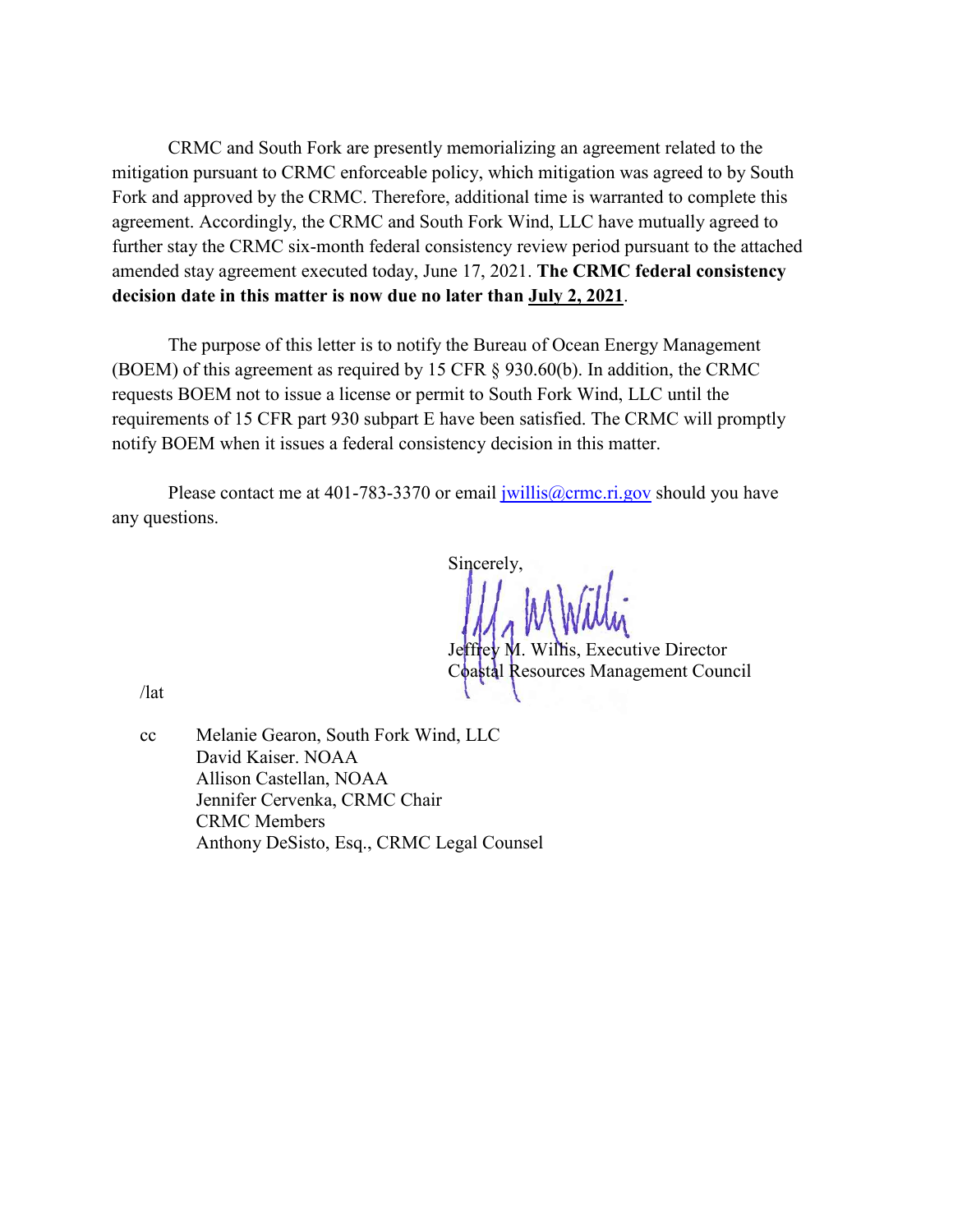

State of Rhode Island C**oastal Resources Management Council** (401) 783-3370 Oliver H. Stedman Government Center Fax (401) 783-3767 4808 Tower Hill Road, Suite 116 Wakefield, RI 02879-1900

## **AMENDED AGREEMENT TO STAY SIX-MONTH REVIEW PERIOD Between Rhode Island Coastal Resources Management Council**

**And** 

**South Fork Wind, LLC**

The Rhode Island Coastal Resources Management Council, hereinafter referred to as the "CRMC," and South Fork Wind, LLC, hereinafter referred to as "South Fork," hereby agree as follows.

Pursuant to 15 CFR § 930.76, South Fork filed a federal consistency certification with the CRMC on October 22, 2018 for the proposed construction and operation of a wind energy project, known as South Fork Wind, consisting of up to 15 wind turbine generators with one offshore substation, and an export cable that will make landfall on Long Island, NY, that will be located in offshore waters east-southeast of Block Island within BOEM Lease Area OCS-A  $0517<sup>1</sup>$ . The proposed project is subject to CRMC review pursuant to the federal Coastal Zone Management Act (CZMA), 16 U.S.C. § 1451 *et seq*., and the CZMA's implementing regulations at 15 C.F.R. part 930 subpart E – Consistency for Outer Continental Shelf (OCS) Exploration, Development and Production Activities.

The most recent stay agreement between South Fork and the CRMC was executed on May 25, 2021 and it provided for the State's CZMA consistency decision date on or before June 22, 2021. In the interim, the CRMC has approved a conditional concurrence for South Fork. CRMC and South Fork are now memorializing the agreement related to the mitigation, which

 $\overline{a}$ 

<sup>&</sup>lt;sup>1</sup> In January 2020, Deepwater Wind New England, LLC requested that BOEM assign a portion of Lease Area OCS-A 0486 to DWSF. BOEM approved the assignment on March 23, 2020 with the new lease number OCS-A 0517 consisting of 13,700 acres.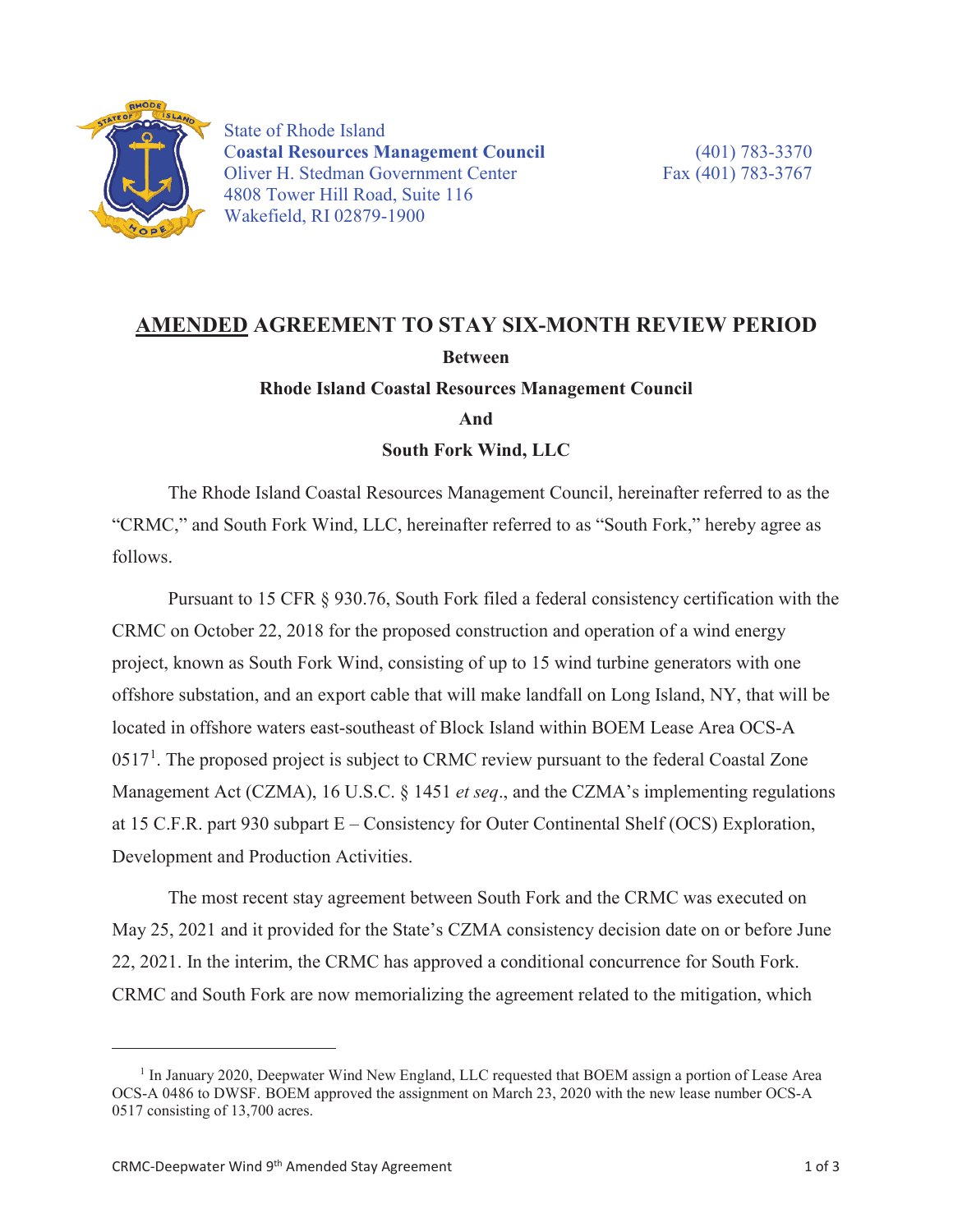mitigation was agreed to by South Fork and approved by the CRMC. Therefore, additional time is warranted to complete this work.

In accordance with 15 CFR § 930.60(b), and in consideration of the parties' mutual interest to have this additional time, the CRMC and South Fork mutually agree to the following dates and to stay the CRMC CZMA six-month review period as specified herein.

|           | • Date the CRMC 6-month review period commenced:            | October 22, 2018 |
|-----------|-------------------------------------------------------------|------------------|
| $\bullet$ | Date the 6-month review period was to end:                  | June 22, 2021    |
| $\bullet$ | Date during the 6-month review period that the stay begins: | June 17, 2021    |
| $\bullet$ | Date that the stay ends:                                    | June 27, 2021    |
|           | (5 days remaining in the 6-month review period)             |                  |
| $\bullet$ | Date the 6-month review period ends and                     |                  |
|           | the CRMC consistency decision is due:                       | July 2, 2021     |

The CRMC will issue its consistency decision on or before **July 2, 2021** unless South Fork and CRMC mutually agree in writing to another later date. Furthermore, should the CRMC conclude its CZMA review earlier than anticipated by this agreement, then the CRMC will issue its consistency decision at the earliest possible time prior to July 2, 2021.